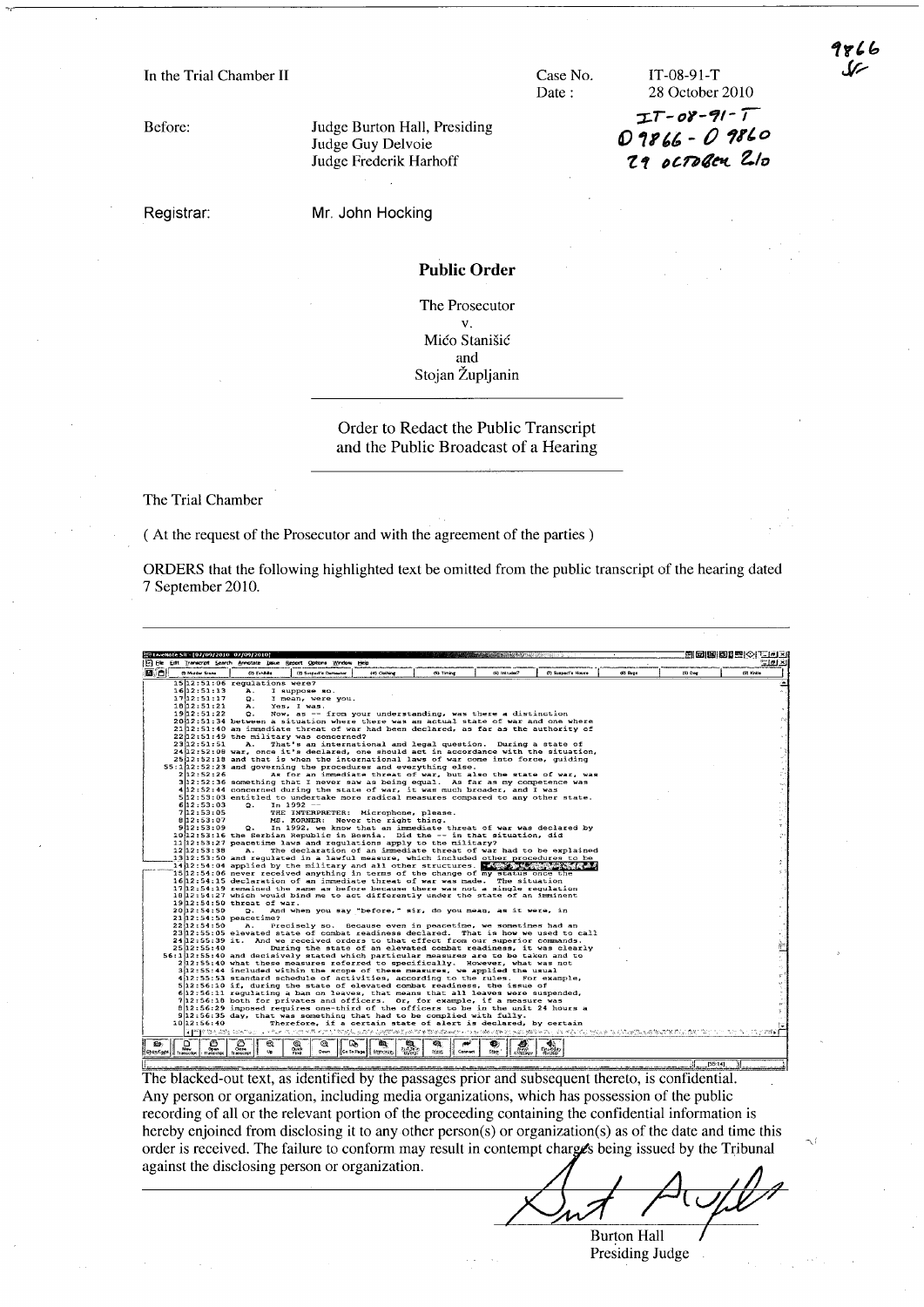In the Trial Chamber II Case No.

Before:

Registrar:

Mr. John Hocking

Judge Guy Delvoie Judge Frederik Harhoff

Judge Burton Hall, Presiding

Public Order

Date:

IT-08-91-T 28 October 2010

The. Prosecutor v. Mićo Stanišić and Stojan Župljanin

Order to Redact the Public Transcript and the Public Broadcast of a Hearing

The Trial Chamber

( At the request of the Prosecutor and with the agreement of the parties)

ORDERS that the following highlighted text be omitted from the public transcript of the hearing dated 7 September 2010.

**BEBBBB**OITER  $200x$ still be doing work that they<br>be purview of the Ministry of<br>I worked following the rules,<br>did we study them. The Assem fall. with the purview of the Ministry of<br>17:12 Interior under the law as it was then. I worked following the rules, and<br>17:12 Interior under the law as it was then. I worked following the rules, and 17:20 we did not take exams on these laws, nor did we study them. The Assembly 17:29 could adopt one law and then enact another law a month later. And in our 17:44 schooling system, we did not read or study laws. We studi 18|13:17:39<br>20|13:18:06<br>21|13:18:11<br>22|13:18:23  $54.1993$ <br> $9.9$ 1916.1999 (Right, sir. I understand that you didn't actually study the<br>1918.1918 Care You studied the regulations that were derived from the laws. You<br>1918.41 in fact, brought this to the intention, I think, of the investi procedures are<br>*maculments*  $fron$ Microphone not activated just heaven's influence of the part of the particular point of the part of the part of the particular part of the part of the part of the part of the part of the part of the part of the part of the sir, f<br>sir, f<br>ave tha<br>assion 75  $M2c$ ست.<br>foi r a moment.<br>last -- I think<br>ecause I think he 13:19:52<br>13:19:56<br>13:20:01 going give his of<br>JUDGE HALL: n understanding.<br>We go into private<br>[Private session] session  $\begin{tabular}{|c|c|c|c|} \hline $\mathcal{D}$ & $\mathcal{D}$ & $\mathcal{D}$ & $\mathcal{Q}$ \\ \hline \hline $n$ & $n$ & $n$ & $n$ & $n$ \\ \hline $n$ & $n$ & $n$ & $n$ & $n$ \\ \hline \end{tabular}$  $\prod_{n\in\mathbb{Z}}$  $\frac{\partial}{\partial x^k}$ **COLLECTION CONTROL**  $\begin{array}{c|c|c|c|c} \hline \mathbf{CQ} & \mathbf{FQ} & \mathbf{FQ} & \mathbf{FQ} & \mathbf{FQ} & \mathbf{FQ} & \mathbf{FQ} & \mathbf{FQ} & \mathbf{FQ} & \mathbf{FQ} & \mathbf{FQ} & \mathbf{FQ} & \mathbf{FQ} & \mathbf{FQ} & \mathbf{FQ} & \mathbf{FQ} & \mathbf{FQ} & \mathbf{FQ} & \mathbf{FQ} & \mathbf{FQ} & \mathbf{FQ} & \mathbf{FQ} & \mathbf{FQ} & \mathbf{FQ} & \mathbf{FQ} & \math$  $\frac{1}{2}$ 

The blacked-out text, as identified by the passages prior and subsequent thereto, is confidential. Any person or organization, including media organizations, which has possession of the public recording of all or the relevant portion of the proceeding containing the confidential information is hereby enjoined from disclosing it to any other person(s) or organization(s) as of the date and time this order is received. The failure to conform may result in contempt charges being issued by the Tribunal against the disclosing person or organization.

Burton Hall Presiding Judge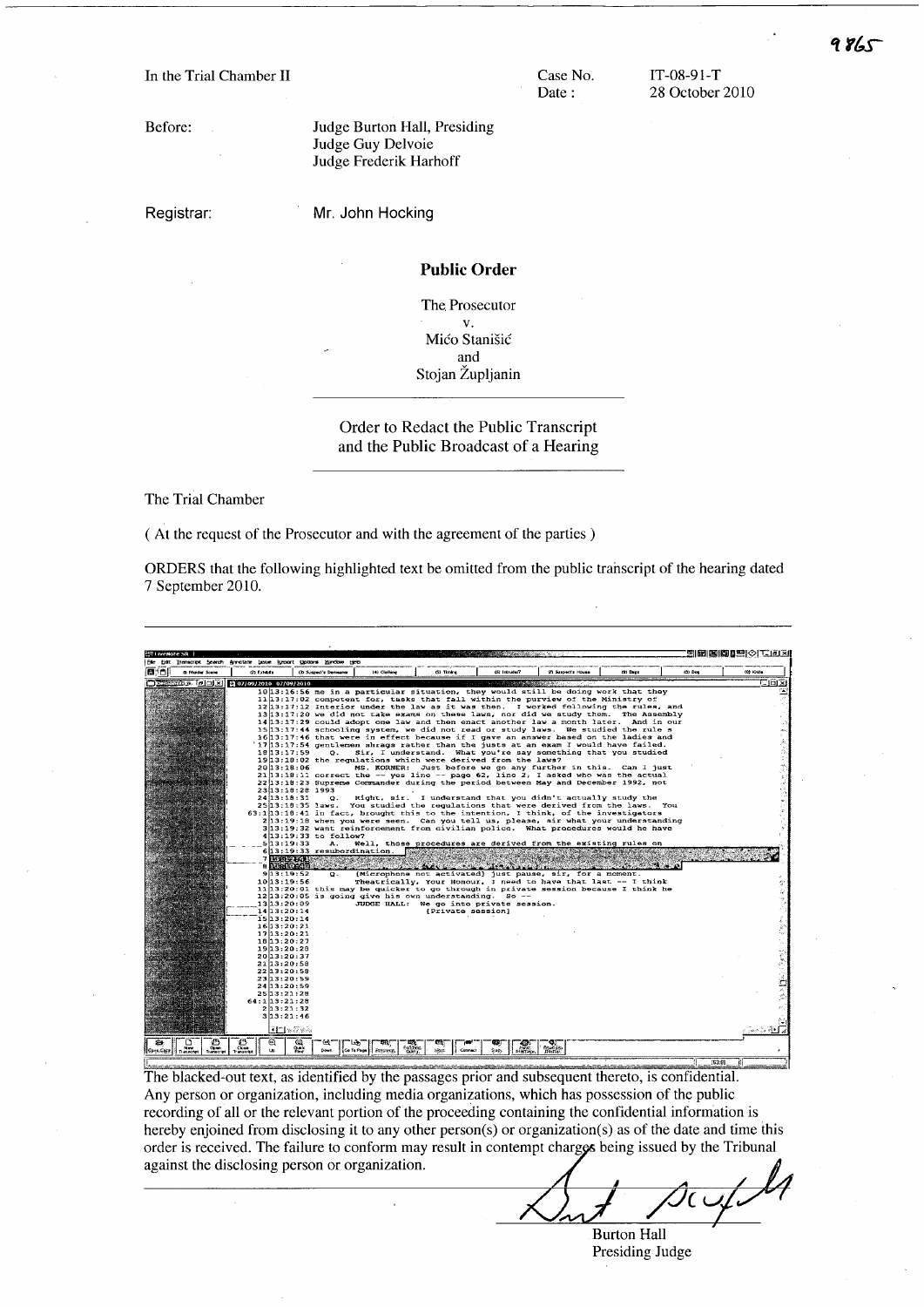Case No. Date:

IT-08-91-T 28 October 2010

Before:

Registrar:

Mr. John Hocking

Judge Guy Delvoie Judge Frederik Harhoff

Judge Burton Hall, Presiding

# Public Order

The Prosecutor v. Mićo Stanišić and Stojan Zupljanin

Order to Redact the Public Transcript and the Public Broadcast of a Hearing

The Trial Chamber

( At the request of the Prosecutor and with the agreement of the parties)

ORDERS that the following highlighted text be omitted from the public transcript of the hearing dated 8 September 2010.



The blacked-out text, as identified by the passages prior and subsequent thereto, is confidential. Any person or organization, including media organizations, which has possession of the public recording of all or the relevant portion of the proceeding containing the confidential information is hereby enjoined from disclosing it to any other person(s) or organization(s) as of the date and time this order is received. The failure to conform may result in contempt charges being issued by the Tribunal against the disclosing person or organization.

**Burton Hall** Presiding Judge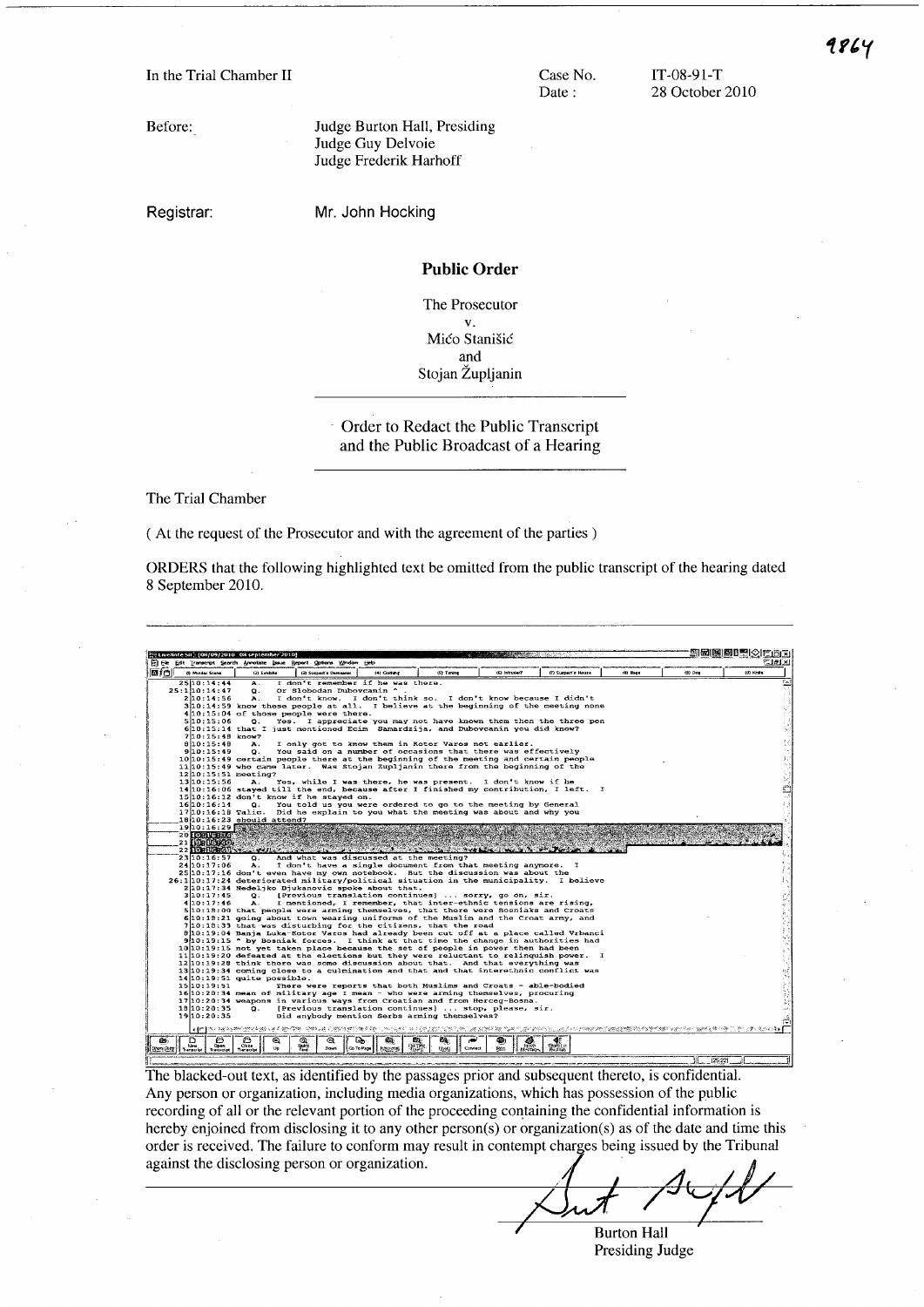Before:

Registrar:

Mr. John Hocking

Judge Guy Delvoie Judge Frederik Harhoff

Judge Burton Hall, Presiding

### Public Order

Case No. Date:

The Prosecutor v. Mico Stanisic and Stojan Zupljanin

## Order to Redact the Public Transcript and the Public Broadcast of a Hearing

The Trial Chamber

( At the request of the Prosecutor and with the agreement of the parties)

ORDERS that the following highlighted text be omitted from the public transcript of the hearing dated 8 September 2010.



The blacked-out text, as identified by the passages prior and subsequent thereto, is confidential. Any person or organization, including media organizations, which has possession of the public recording of all or the relevant portion of the proceeding containing the confidential information is hereby enjoined from disclosing it to any other person(s) or organization(s) as of the date and time this order is received. The failure to conform may result in contempt charges being issued by the Tribunal against the disclosing person or organization.

986 J

**Burton Hall** Presiding Judge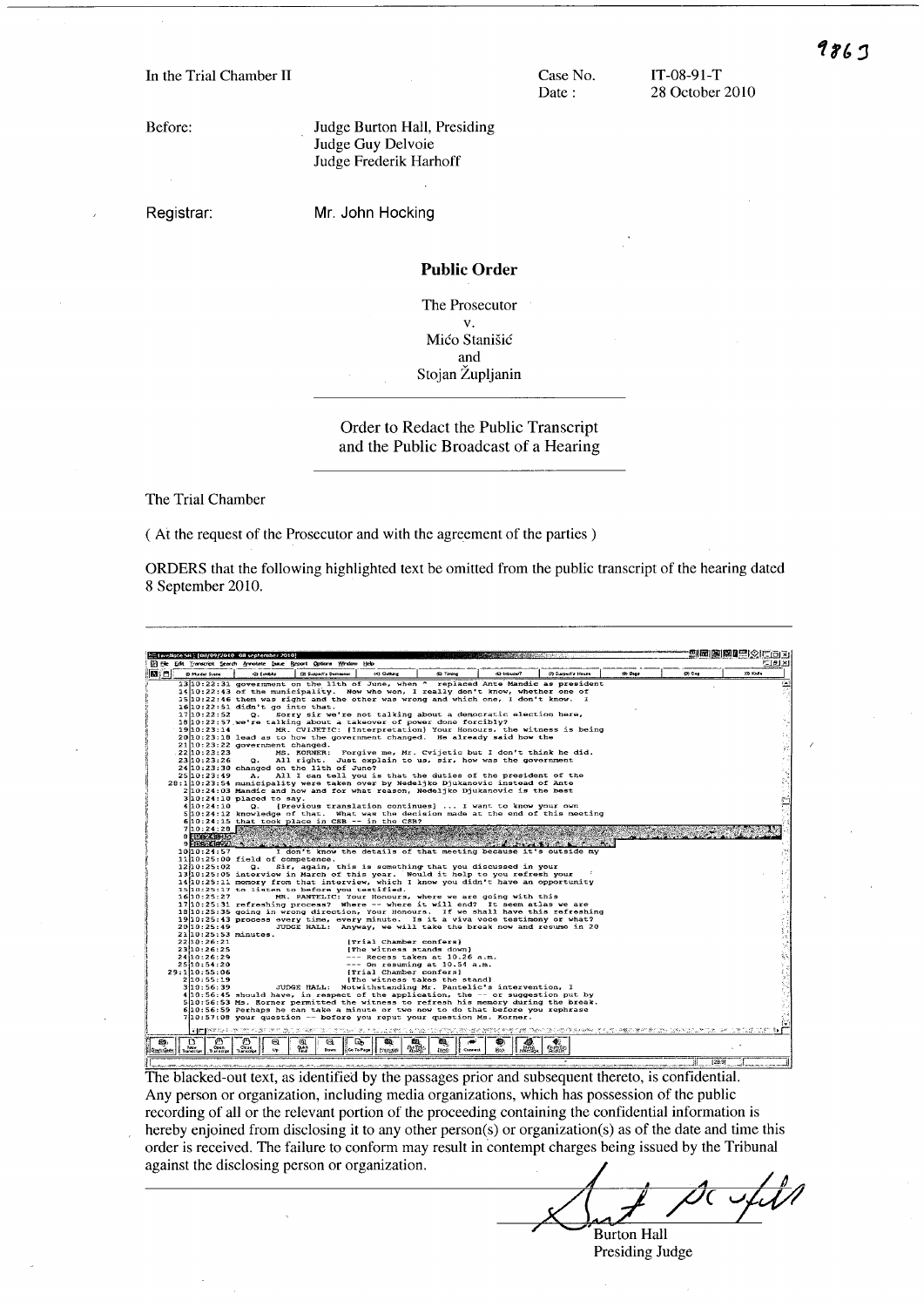Case No. Date:

IT-08-91-T 28 October 2010

Before:

Judge Burton Hall, Presiding Judge Guy Delvoie Judge Frederik Harhoff

Registrar:

Mr. John Hocking

# Public Order

The Prosecutor v. Mico Stanisic and Stojan Zupljanin

# Order to Redact the Public Transcript and the Public Broadcast of a Hearing

The Trial Chamber

( At the request of the Prosecutor and with the agreement of the parties)

ORDERS that the following highlighted text be omitted from the public transcript of the hearing dated 8 September 2010.



The blacked-out text, as identified by the passages prior and subsequent thereto, is confidential. Any person or organization, including media organizations, which has possession of the public recording of all or the relevant portion of the proceeding containing the confidential information is hereby enjoined from disclosing it to any other person(s) or organization(s) as of the date and time this order is received. The failure to conform may result in contempt charges eing issued by the Tribunal against the disclosing person or organization.

**Burton Hall** Presiding Judge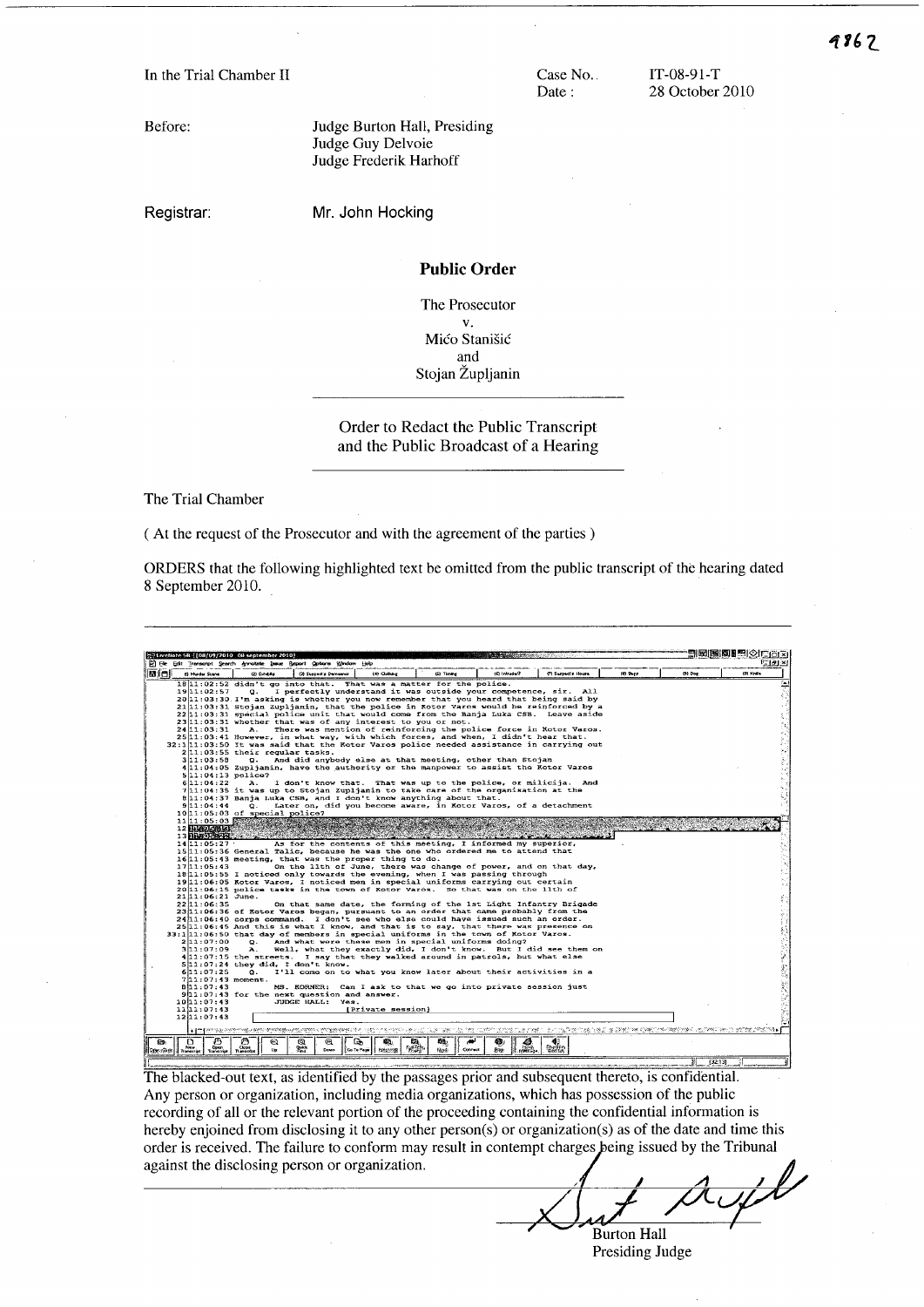Case No. Date:

IT-08-91-T 28 October 2010

Before:

Judge Burton Hall, Presiding Judge Guy Delvoie Judge Frederik Harhoff

Registrar:

Mr. John Hocking

## Public Order

The Prosecutor v. Mico Stanisic and Stojan Zupljanin

Order to Redact the Public Transcript and the Public Broadcast of a Hearing

The Trial Chamber

( At the request of the Prosecutor and with the agreement of the parties)

ORDERS that the following highlighted text be omitted from the public transcript of the hearing dated 8 September 20lO.



The blacked-out text, as identified by the passages prior and subsequent thereto, is confidential. Any person or organization, including media organizations, which has possession of the public recording of all or the relevant portion of the proceeding containing the confidential information is hereby enjoined from disclosing it to any other person(s) or organization(s) as of the date and time this order is received. The failure to conform may result in contempt charges Being issued by the Tribunal against the disclosing person or organization.

*/ A* I